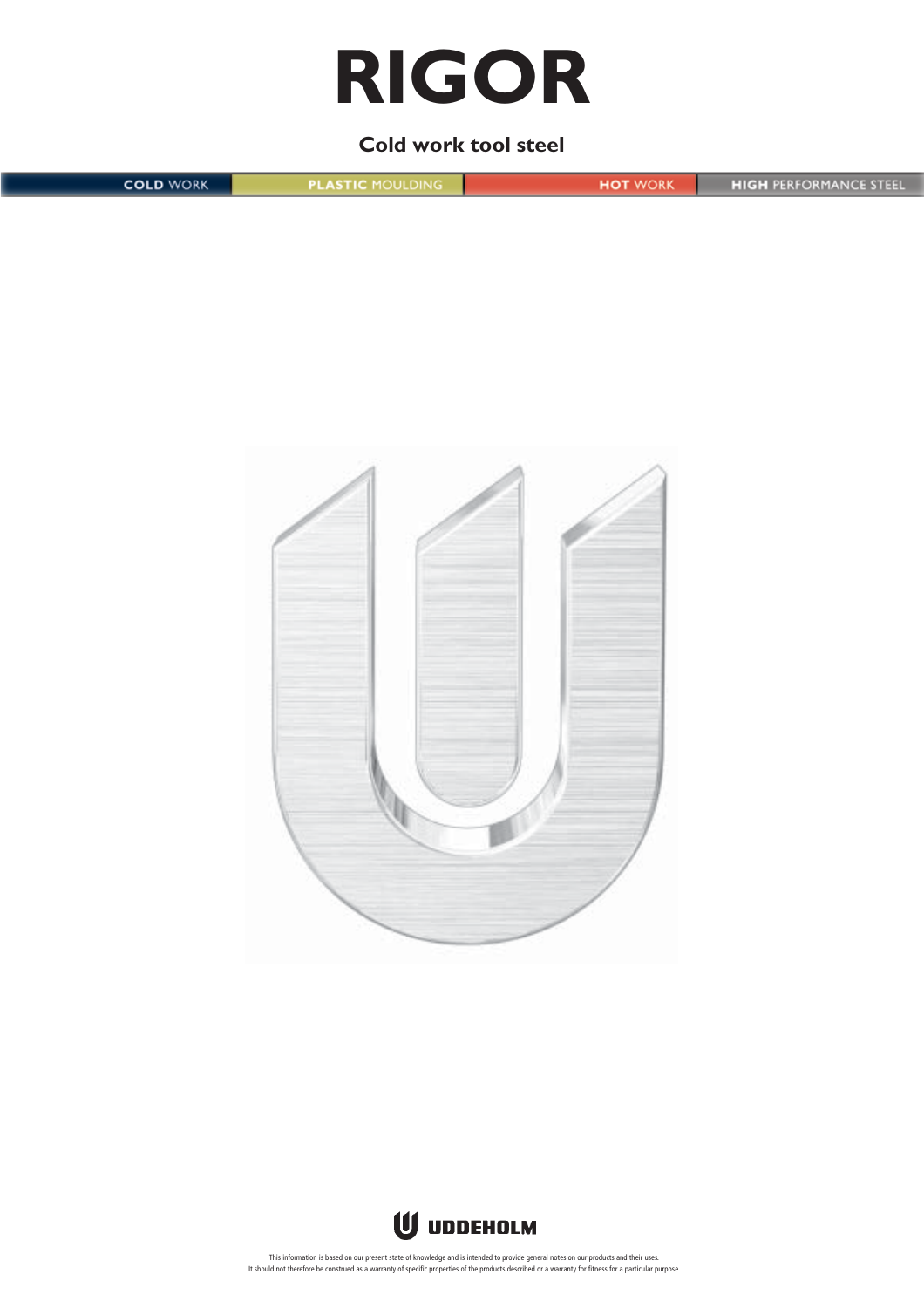# **General**

Rigor is an air- or oil hardening chromiummolybdenum-vanadium alloyed tool steel characterized by:

- Good machinability
- High stability after hardening
- High compressive strength
- Good hardenability
- Good wear resistance.

| Typical<br>analysis %     | 1,0                                                | Si<br>0.3 | Mn<br>0,6 | Cr<br>5,3 | Mo<br>1,1 | ٧<br>0,2 |
|---------------------------|----------------------------------------------------|-----------|-----------|-----------|-----------|----------|
| Standard<br>specification | AISI A2, BA2, W.-Nr. 1.2363,<br>Euro X 100 CrMoV 5 |           |           |           |           |          |
| Delivery condition        | Soft annealed to approx. 215 HB                    |           |           |           |           |          |
| Colour code               | Red/green                                          |           |           |           |           |          |

# **Applications**

Rigor takes a place in the Uddeholm tool steel range between Arne and Sverker 21, offering an excellent combination of good wear resistance and toughness. It may be regarded, therefore, as a "universal" cold work steel.

For cutting operations the good toughness of Rigor gives excellent resistance to chipping of the cutting edge. In many cases tools made from this steel have given better tooling economy than high-carbon, high-chromium steels of the BD3/W.-Nr. 2080 type. Rigor has much better machining and grinding properties.

## **CUTTING**

|                                                     | <b>Material</b><br>thickness mm | <b>Hardness</b><br><b>HRC</b> |
|-----------------------------------------------------|---------------------------------|-------------------------------|
| Tools for:<br>Blanking, punching,                   | up to 3 mm<br>(1/8")            | $60 - 62$                     |
| piercing, cropping, shearing,<br>trimming, clipping | $3-6$ mm<br>$(1/8 - 1/4")$      | $56 - 60$                     |
|                                                     | $6 - 10$ mm                     | 54-56                         |
|                                                     | $(1/4 - 13/32")$                |                               |
| Short cold shears                                   |                                 |                               |
| Rotary shear blades for plastic waste               |                                 | $56 - 60$                     |
| Clipping, trimming tools                            | Hot                             | $58 - 60$                     |
| for forgings                                        | Cold                            | 56-58                         |

# **FORMING**

|                                                                                         | <b>Hardness</b><br><b>HRC</b> |
|-----------------------------------------------------------------------------------------|-------------------------------|
| Tools for:<br>Bending, raising, deep-drawing,<br>rim-rolling, spinning and flow-turning | 56-62                         |
|                                                                                         |                               |
| Coining dies                                                                            | 56-60                         |
| Tube- and section forming rolls                                                         | 58-62                         |
| Master hobs for cold hobbing                                                            | 58-60                         |
| Swaging blocks                                                                          | $56 - 60$                     |
| Gauges, measuring tools, quide rails<br>bushes, sleeves                                 | 58-62                         |
| Dies and inserts for moulding tablets,<br>abrasive plastics                             | 58–62                         |

# **Availability**

Rigor can be supplied in various finishes, including the hot-rolled, pre-machined and fine-machined condition. It is also available in the form of hollow bar and rings.



Comparison of fine-grained Rigor with high-carbon, highchromium steel of the D3/W.-Nr. 2080 type.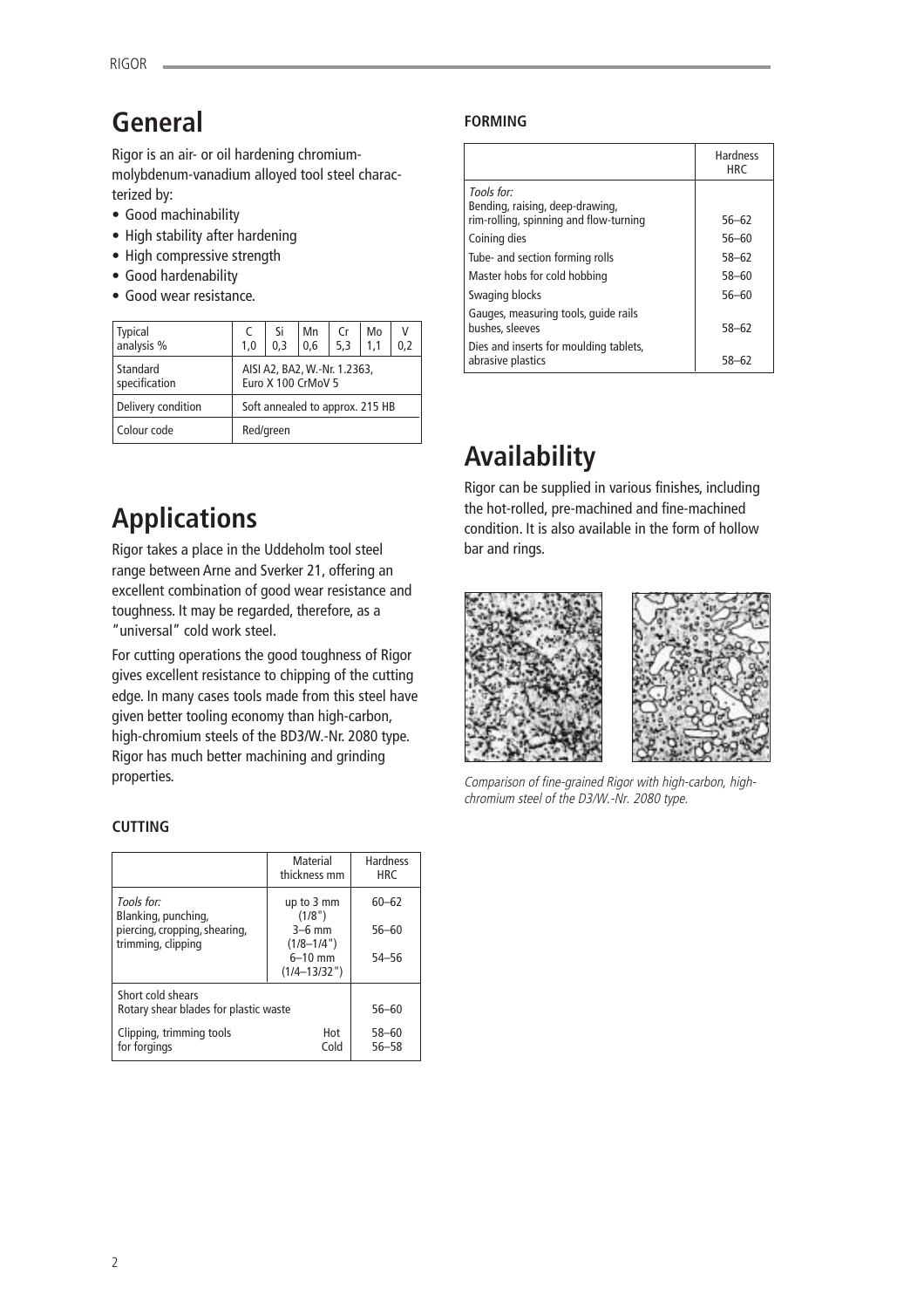# **Properties**

# **PHYSICAL DATA**

Hardened and tempered to 62 HRC. Data at room temperature and elevated temperatures.

| Temperature                                                                    | $20^{\circ}$ C<br>(68°F)          | $200^{\circ}$ C<br>(375°F)                    | $400^{\circ}$ C<br>(750°F)                    |
|--------------------------------------------------------------------------------|-----------------------------------|-----------------------------------------------|-----------------------------------------------|
| Density<br>$kq/m^3$<br>lbs/in <sup>3</sup>                                     | 7750<br>0,279                     | 7700<br>0,277                                 | 7650<br>0,275                                 |
| Modulus of<br>elasticity<br>$N/mm^2$<br>psi                                    | 190 000<br>27,5 x 10 <sup>6</sup> | 185 000<br>26,9 x 10 <sup>6</sup>             | 170 000<br>24,6 x 10 <sup>6</sup>             |
| Coefficient of<br>thermal expansion<br>per °C from 20°C<br>per °F from 68°F    |                                   | $11,6 \times 10^{-6}$<br>$6.5 \times 10^{-6}$ | $11,3 \times 10^{-6}$<br>$6.3 \times 10^{-6}$ |
| Thermal<br>conductivity<br>W/m °C<br>Btu in/(ft <sup>2</sup> h <sup>o</sup> F) | 26,0<br>181                       | 27,0<br>188                                   | 28,5<br>199                                   |
| Specific heat<br>J/kg °C<br>Btu/lb °F                                          | 460<br>0,11                       |                                               |                                               |

# **COMPRESSIVE STRENGTH**

Approximate values.

|                 | Rc0,2            |     |  |
|-----------------|------------------|-----|--|
| <b>Hardness</b> | Nmm <sup>2</sup> | ksi |  |
| 62 HRC          | 2200             | 319 |  |
| 60 HRC          | 2150             | 312 |  |
| <b>55 HRC</b>   | 1800             | 261 |  |
| <b>50 HRC</b>   | 1350             | 196 |  |
|                 |                  |     |  |



# **Heat treatment**

# **SOFT ANNEALING**

Protect the steel and heat through to 850°C (1560°F). Then cool in the furnace at 10°C (20°F) per hour to 650°C (1200°F), then freely in air.

# **STRESS RELIEVING**

After rough machining the tool should be heated through to 650°C (1200°F), holding time 2 hours. Cool slowly to 500°C (930°F), then freely in air.

### **HARDENING**

Preheating temperature: 650–750°C (1200–1300°F) Austenitizing temperature: 925–970°C (1690– 1780°F) but usually 940–960°C (1720–1760°F).

| Temperature<br>$^{\circ}$ F<br>$\circ$ |      | Soaking*<br>time min. | Hardness before<br>tempering |
|----------------------------------------|------|-----------------------|------------------------------|
| 925                                    | 1700 | 40                    | approx. 63 HRC               |
| 950                                    | 1740 | 30                    | approx. 64 HRC               |
| 970                                    | 1780 | 20                    | approx. 64 HRC               |

 $*$  Soaking time  $=$  time at hardening temperature after the tool is fully heated through.

Protect the part against decarburization and oxidation during hardening.

### **QUENCHING MEDIA**

- Martempering bath or fluidized bed at 180– 220°C (360–430°F) or 450–550°C (840–1020°F) then cool in air
- Circulating air or atmosphere
- Vacuum furnace with overpressure of gas at cooling
- Oil (only for small and uncomplicated tools).

 Surface hardness ASTM HRC 70 68 66 64 62 60 58 56 54 52  $50$ Retained austenite % 40 30  $20<sup>2</sup>$ 10 size 10 8 6 4 2 900 920 940 960 980 1000 1020°C 1650 1700 1750 1800 1850 °F Austenitizing temperature Retained austenite Grain size

Grain Hardness as a function of hardening temperature.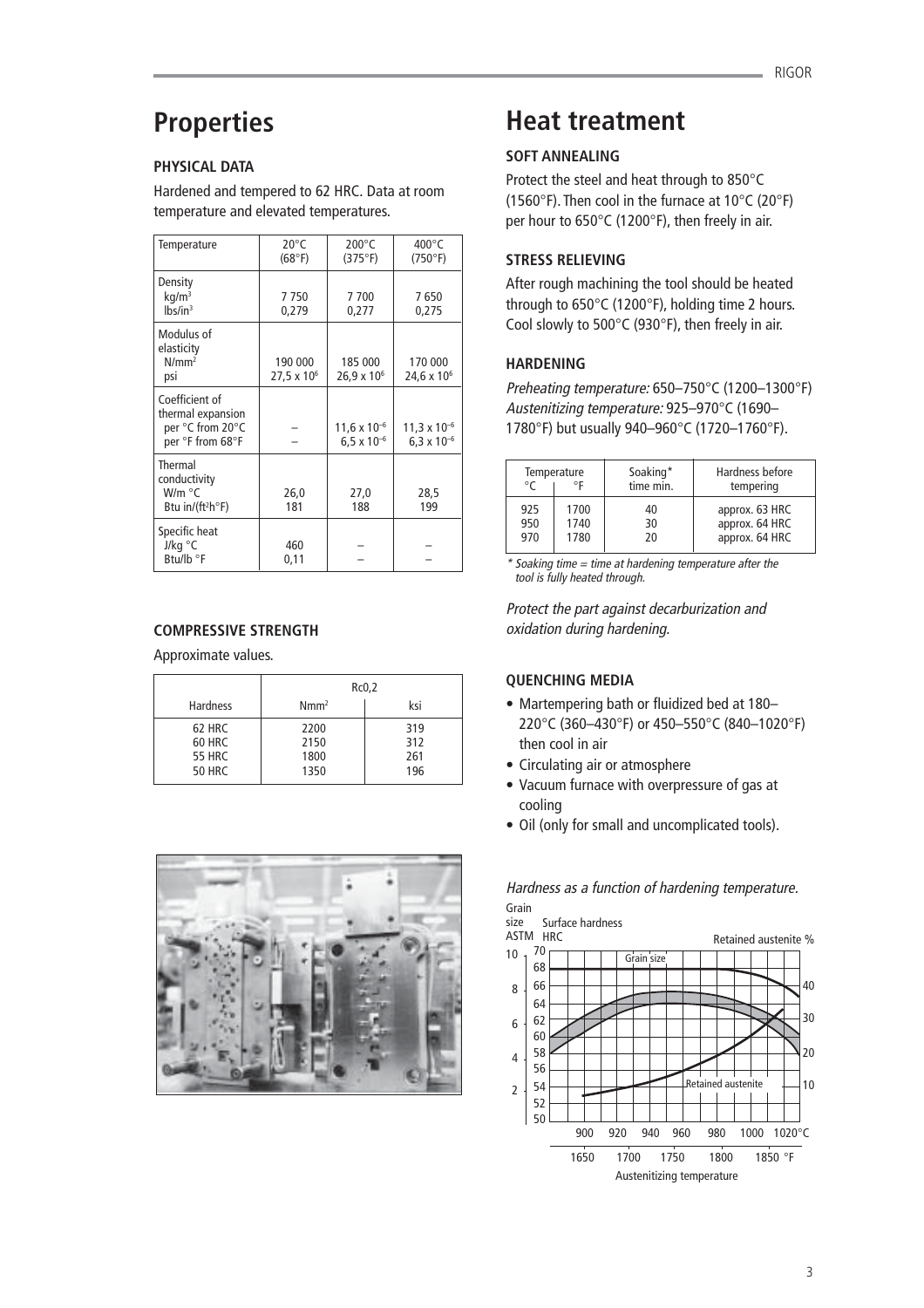### CCT graph



# **TEMPERING**

Choose the tempering temperature according to the hardness required by reference to the tempering graph. Temper twice with intermediate cooling to room temperature. Lowest tempering temperature °C (360°F). Holding time at temperature minimum 2 hours.



Transfer mould with Rigor inserts to produce encap-sulated electronic components.

The tempering graphs are valid for small samples. The hardness received is also dependent on the tool size.

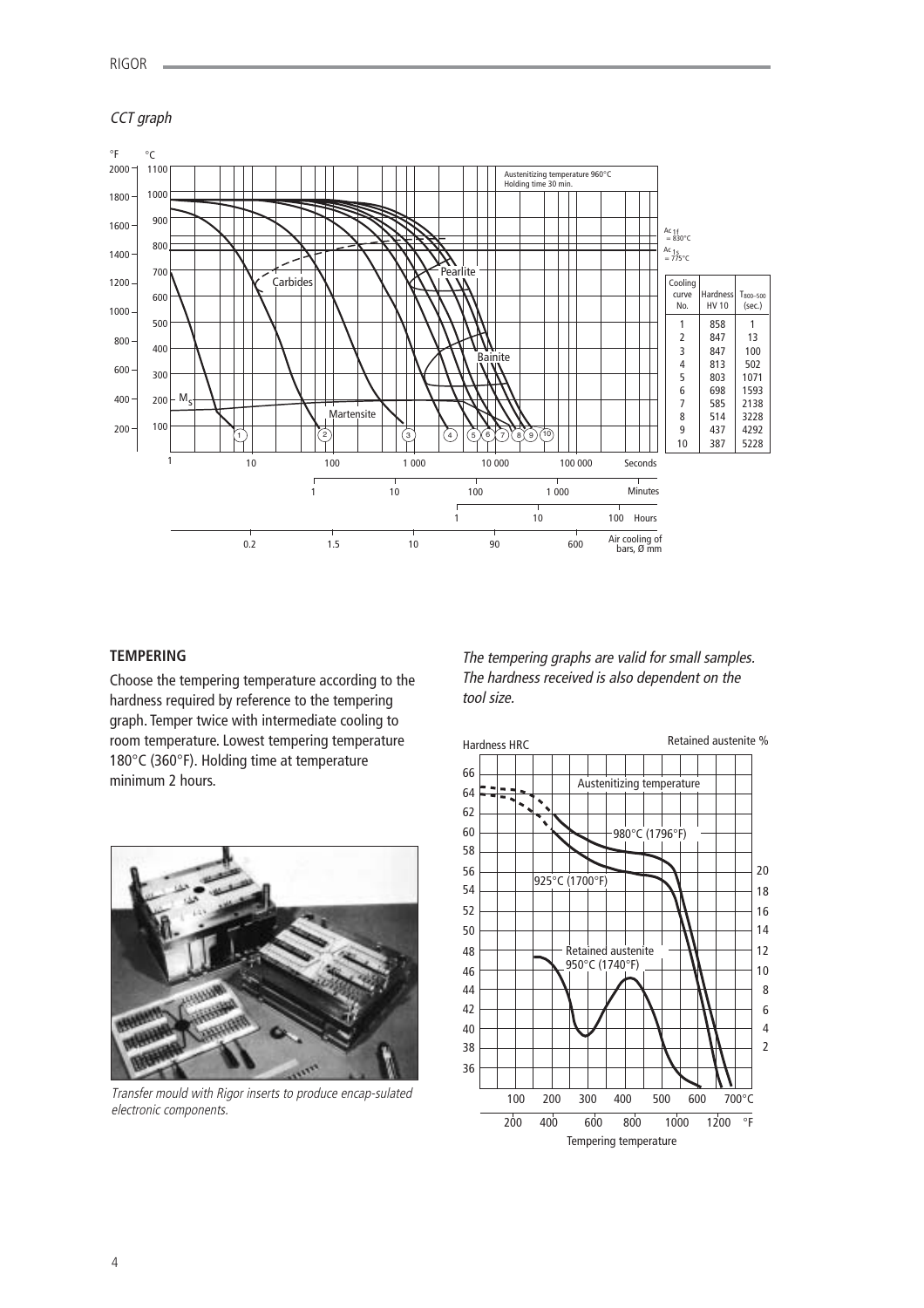#### **DIMENSIONAL CHANGES DURING HARDENING**

Width Length Thickness %%% Oil hardening from min.  $\begin{vmatrix} -0.10 \\ -0.02 \end{vmatrix}$   $\begin{vmatrix} -0.02 \\ +0.06 \end{vmatrix}$ 960°C (1760°F) max.  $\begin{vmatrix} -0.05 \\ +0.06 \end{vmatrix}$   $\begin{vmatrix} +0.06 \\ -0.05 \end{vmatrix}$  -0.05 Martempering from  $960^{\circ}$ C min.  $+0.04 +0.06$ <br>(1760°F) max.  $+0.05 +0.08$  $(1760°F)$  max.  $+0.05$   $+0.08$   $+0.04$ Air hardening from min.  $+0.08 +0.13$ <br>960°C (1760°F) max.  $+0.14 +0.15$ 960°C (1760°F) max.  $+0,14$   $+0,15$   $+0,04$ 

Sample plate, 100 x 100 x 25 mm, 4" x 4" x 1".

#### **DIMENSIONAL CHANGES DURING TEMPERING**



Note: The dimensional changes on hardening and tempering should be added together.



This tool was made from Rigor. 3 million parts were manufactured before the tool was reground.

### **SUB-ZERO TREATMENT AND AGING**

Pieces requiring maximum dimensional stability should be sub-zero and/or artificially aged as volume changes may arise in the course of time. This applies, for example, to measuring tools like gauges and certain structural components.

#### **Sub-zero treatment**

Immediately after quenching, the piece should be sub-zero refrigerated to between –40 and –80°C (between –40 and –110°F) followed by tempering or aging. Sub-zero refrigeration for 2–3 hours will give a hardness increase of 1–3 HRC. Avoid intricate shapes as there is a risk of cracking.

# **Aging**

Tempering after quenching is replaced by aging at 110–140°C (230–285°F). Holding time 25– 100 hours.

### **NITRIDING**

Nitriding will give a hard diffused surface layer which is very resistant to wear and erosion, and also increases corrosion resistance. Nitriding in ammonia gas at a temperature of 525°C (975°F) gives a surface hardness of approx. 1000 HV<sub>1</sub>.

|                   | Nitriding<br>temperature | Nitriding time |                   | Depth of case,<br>approx. |
|-------------------|--------------------------|----------------|-------------------|---------------------------|
| °C                | ۰F                       | hours          | mm                | In.                       |
| 525<br>525<br>525 | 980<br>980<br>980        | 20<br>30<br>60 | 0,2<br>0,3<br>0,4 | 0,008<br>0,012<br>0,016   |

2 hours nitrocarburizing treatment at 570°C (1060°F) gives a surface hardness of approx.  $900$  HV<sub>1</sub>. The case depth having this hardness will be 10-20  $\mu$ m (0,0004–0,0008").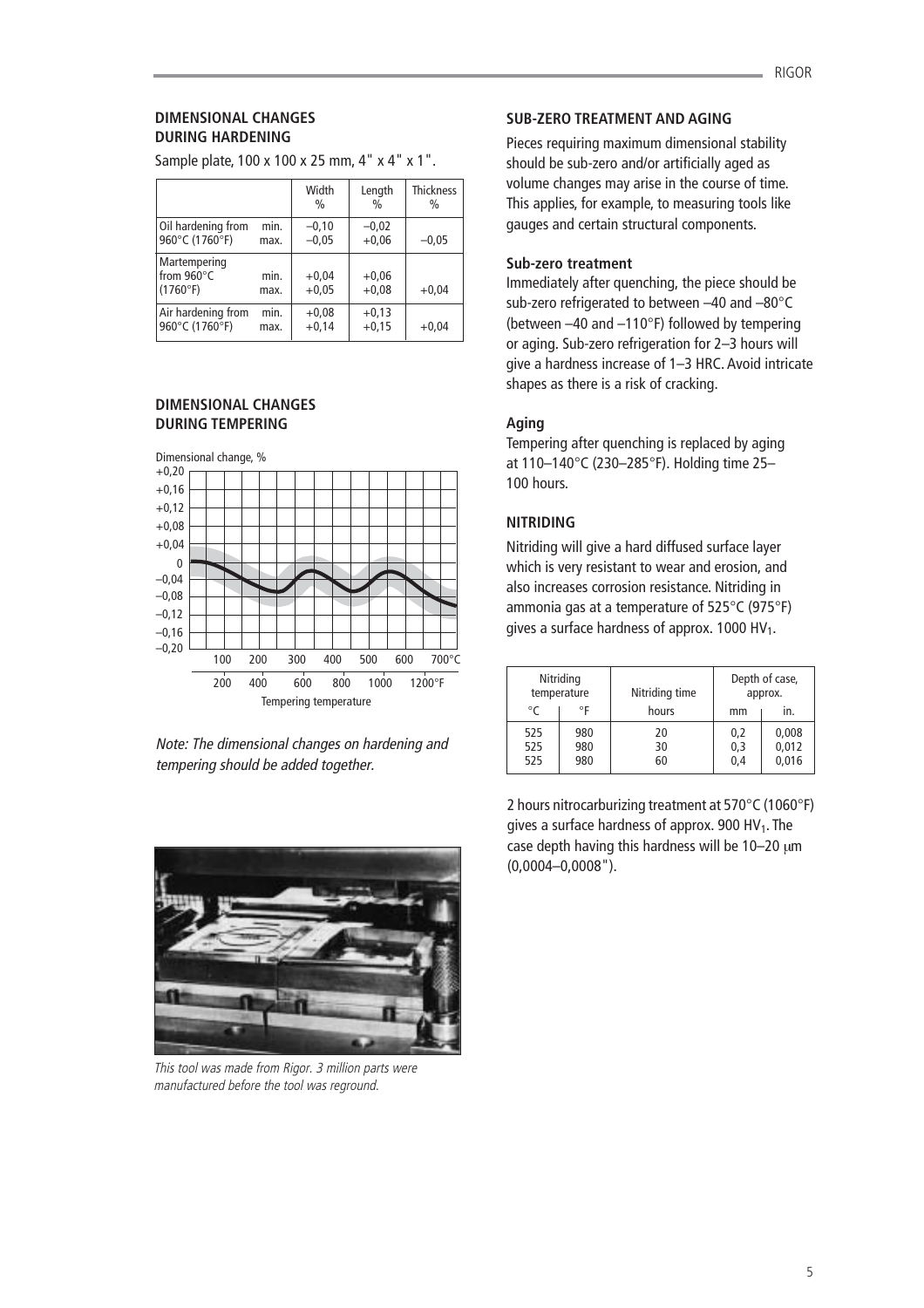# **Machining recommendations**

The cutting data below, valid for Rigor in soft annealed condition, are to be considered as guiding values which must be adapted to existing local conditions.

# **TURNING**

|                                             | Turning with<br>carbide                 | Turning<br>with high<br>speed steel                                 |                                 |
|---------------------------------------------|-----------------------------------------|---------------------------------------------------------------------|---------------------------------|
| Cutting data<br>parameters                  | Rough<br>turning                        | Fine<br>turning                                                     | Fine<br>turning                 |
| Cutting<br>speed $(v_c)$<br>m/min<br>f.p.m. | $100 - 160$<br>335-525                  | 160-210<br>525-690                                                  | $18 - 23$<br>$60 - 75$          |
| Feed(f)<br>mm/r<br>i.p.r                    | $0,2-0,4$<br>$0,008 - 0,016$            | $0,05 - 0,2$<br>$0,002 - 0,008$                                     | $0,05 - 0,3$<br>$0,002 - 0,012$ |
| Depth of cut (ap)<br>mm<br>inch             | $2 - 4$<br>$0.08 - 0.16$                | $0,5 - 2$<br>$0,02 - 0,08$                                          | $0,5 - 2$<br>$0,02 - 0,08$      |
| Carbide<br>designation<br>ISO<br>US         | P20-P30<br>$C6-C5$<br>Coated<br>carbide | P <sub>10</sub><br>C <sub>7</sub><br>Coated<br>carbide or<br>cermet |                                 |

# **MILLING**

### **Face and square shoulder milling**

| Cutting data                             | Milling with carbide                    |                                                                               |  |  |
|------------------------------------------|-----------------------------------------|-------------------------------------------------------------------------------|--|--|
| parameters                               | Rough milling                           | Fine milling                                                                  |  |  |
| Cutting speed $(v_c)$<br>m/min<br>f.p.m. | $130 - 200$<br>425-655                  | $200 - 240$<br>655-785                                                        |  |  |
| Feed $(fz)$<br>mm/tooth<br>inch/tooth    | $0,2-0,4$<br>$0,008 - 0,016$            | $0,1-0,2$<br>$0.004 - 0.008$                                                  |  |  |
| Depth of cut $(a_n)$<br>mm<br>inch       | $2 - 4$<br>$0,08 - 0,16$                | $-2$<br>$-0,08$                                                               |  |  |
| Carbide designation<br>ISO<br>IJς        | P20-P40<br>$C6-C5$<br>Coated<br>carbide | P <sub>10</sub> -P <sub>20</sub><br>$C7-C6$<br>Coated<br>carbide or<br>cermet |  |  |

# **End milling**

|                                             | Type of milling                          |                                          |                                        |  |
|---------------------------------------------|------------------------------------------|------------------------------------------|----------------------------------------|--|
| Cutting data<br>parameters                  | Solide<br>carbide                        | Carbide<br>indexable insert              | High speed<br>steel                    |  |
| Cutting<br>speed $(v_c)$<br>m/min<br>f.p.m. | $80 - 120$<br>260-395                    | 120-170<br>395-560                       | $15 - 20^{1}$<br>$50 - 65^{1}$         |  |
| Feed $(fz)$<br>mm/tooth<br>inch/tooth       | $0.03 - 0.20^{2}$<br>$0,001 - 0,008^{2}$ | $0.08 - 0.20^{2}$<br>$0.003 - 0.008^{2}$ | $0,05-0,35^{2}$<br>$0.002 - 0.014^{2}$ |  |
| Carbide<br>designation<br>ISO<br>US         |                                          | P20-P40<br>$C6-C5$                       |                                        |  |

<sup>1)</sup> For coated HSS end mill  $v_c = 30 - 35$  m/min. (100-115 f.p.m./min.)

 $2)$  Depending on radial depth of cut and cutter diameter.

### **DRILLING**

#### **High speed steel twist drill**

|           | Drill diameter | Cutting speed $(v_c)$ |             | Feed (f)      |                 |
|-----------|----------------|-----------------------|-------------|---------------|-----------------|
| mm        | inch           | m/min                 | f.p.m.      | mm/r          | i.p.r.          |
| $-5$      | $-3/16$        | $14 - 16*$            | $45 - 50*$  | $0.05 - 0.15$ | $0,002 - 0,006$ |
| $5 - 10$  | $3/16 - 3/8$   | $14 - 16*$            | $45 - 50$ * | $0.15 - 0.20$ | $0.006 - 0.008$ |
| $10 - 15$ | $3/8 - 5/8$    | $14 - 16*$            | $45 - 50*$  | $0.20 - 0.25$ | $0.008 - 0.010$ |
| $15 - 20$ | $5/8 - 3/4$    | $14 - 16*$            | $45 - 50*$  | $0.25 - 0.35$ | $0.010 - 0.014$ |

<sup>1)</sup> For coated HSS drill  $v_c = 24 - 26$  m/min. (80-85 f.p.m./min.)

### **Carbide drill**

|                                          | Type of drill                           |                                       |                                       |  |
|------------------------------------------|-----------------------------------------|---------------------------------------|---------------------------------------|--|
| Cutting data<br>parameters               | Indexable<br>insert                     | Solide<br>carbide                     | Brazed<br>carbide <sup>1)</sup>       |  |
| Cutting speed $(v_c)$<br>m/min<br>f.p.m. | 150-170<br>490-560                      | $80 - 100$<br>260-330                 | $50 - 60$<br>165-195                  |  |
| Feed (f)<br>mm/r<br>i.p.r                | $0,05 - 0,25^{2}$<br>$0.002 - 0.01^{2}$ | $0,10-0,25^{2}$<br>$0,004 - 0,01^{2}$ | $0,15-0,25^{2}$<br>$0,006 - 0,01^{2}$ |  |

 $1)$  Drill with internal cooling channels and brazed carbide tip.

2) Depending on drill diameter.

### **GRINDING**

General grinding wheel recommendation for Rigor is given below. More information can be found in the Uddeholm brochure "Grinding of Tool Steel".

|                                 | Wheel recommendation       |                       |  |  |  |
|---------------------------------|----------------------------|-----------------------|--|--|--|
| Type of grinding                | Soft annealed<br>condition | Hardened<br>condition |  |  |  |
| Face grinding<br>straight wheel | A 46 HV                    | A 46 HV               |  |  |  |
| Face grinding<br>segments       | A 24 GV                    | A 36 GV               |  |  |  |
| Cylindrical grinding            | A 46 LV                    | A 60 KV               |  |  |  |
| Internal grinding               | A 46 JV                    | A 60 IV               |  |  |  |
| Profile grinding                | A 100 KV                   | A 120 JV              |  |  |  |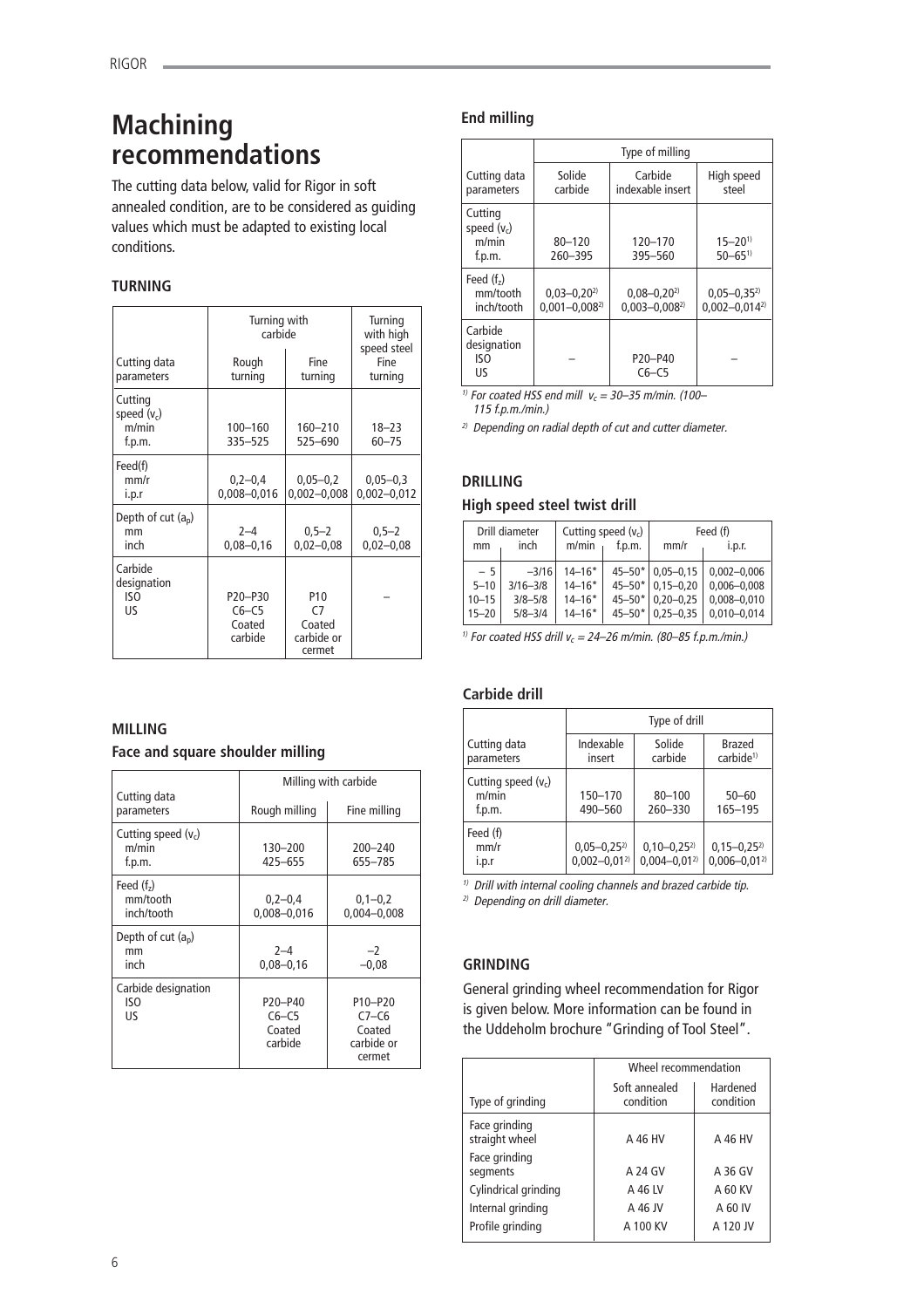# **Welding**

Good results when welding tool steel can be achieved if proper precautions are taken during welding (elevated working temperature, joint preparation, choice of consumables and welding procedure). If the tool is to be polished or photoetched, it is necessary to work with an electrode type of matching composition.

| Welding<br>method | Working<br>temperature                    | Consumables                                                                | <b>Hardness</b><br>after welding              |
|-------------------|-------------------------------------------|----------------------------------------------------------------------------|-----------------------------------------------|
| MMA<br>(SMAW)     | $200 - 250^{\circ}$ C<br>$(390 - 480$ °F) | <b>AWS E312</b><br><b>ESAB OK</b><br>84.52<br><b>UTP 67S</b><br>Castolin 2 | 300 HB<br>53-54 HRC<br>55-58 HRC<br>54-60 HRC |
|                   |                                           | Castolin N 102                                                             | 54-60 HRC                                     |
| TIG               | $200 - 250^{\circ}$ C<br>$(390 - 480$ °F) | AWS FR312<br>UTPA 67S<br><b>UTPA 73G2</b><br>Castotig 5                    | 300 HB<br>55-58 HRC<br>53-56 HRC<br>60-64 HRC |

# **Electrical-discharge machining–EDM**

If EDM is performed in the hardened and tempered condition, the tool should then be given an additional temper at about 25°C (50°F) below the previous tempering temperature.

# **Further information**

Please contact your local Uddeholm office for further information on the selection, heat treatment, application and availability of Uddeholm tool steels, including the publications "Steels for Cold Work Tooling".

# **Relative comparison of Uddeholm cold work tool steel**

**MATERIAL PROPERTIES AND RESISTANCE TO FAILURE MECHANISMS**

| Uddeholm grade         | Hardness/<br>Resistance<br>to plastic<br>deformation | Machin-<br>ability | Grind-<br>ability | <b>Dimension</b><br>stability | Resistance to<br>Abrasive<br>wear | Adhesive<br>wear | Ductility/<br>resistance to<br>chipping | Fatique cracking resistance<br>Toughness/<br>gross<br>cracking |
|------------------------|------------------------------------------------------|--------------------|-------------------|-------------------------------|-----------------------------------|------------------|-----------------------------------------|----------------------------------------------------------------|
| ARNE                   |                                                      |                    |                   |                               |                                   |                  |                                         |                                                                |
| CALMAX                 |                                                      |                    |                   |                               |                                   |                  |                                         |                                                                |
| CALDIE                 |                                                      |                    |                   |                               |                                   |                  |                                         |                                                                |
| <b>RIGOR</b>           |                                                      |                    |                   |                               |                                   |                  |                                         |                                                                |
| <b>SLEIPNER</b>        |                                                      |                    |                   |                               |                                   |                  |                                         |                                                                |
| <b>SVERKER 21</b>      |                                                      |                    |                   |                               |                                   |                  |                                         |                                                                |
| <b>SVERKER 3</b>       |                                                      |                    |                   |                               |                                   |                  |                                         |                                                                |
| <b>VANADIS 4 Extra</b> |                                                      |                    |                   |                               |                                   |                  |                                         |                                                                |
| <b>VANADIS 6</b>       |                                                      |                    |                   |                               |                                   |                  |                                         |                                                                |
| VANADIS 10             |                                                      |                    |                   |                               |                                   |                  |                                         |                                                                |
| <b>VANADIS 23</b>      |                                                      |                    |                   |                               |                                   |                  |                                         |                                                                |